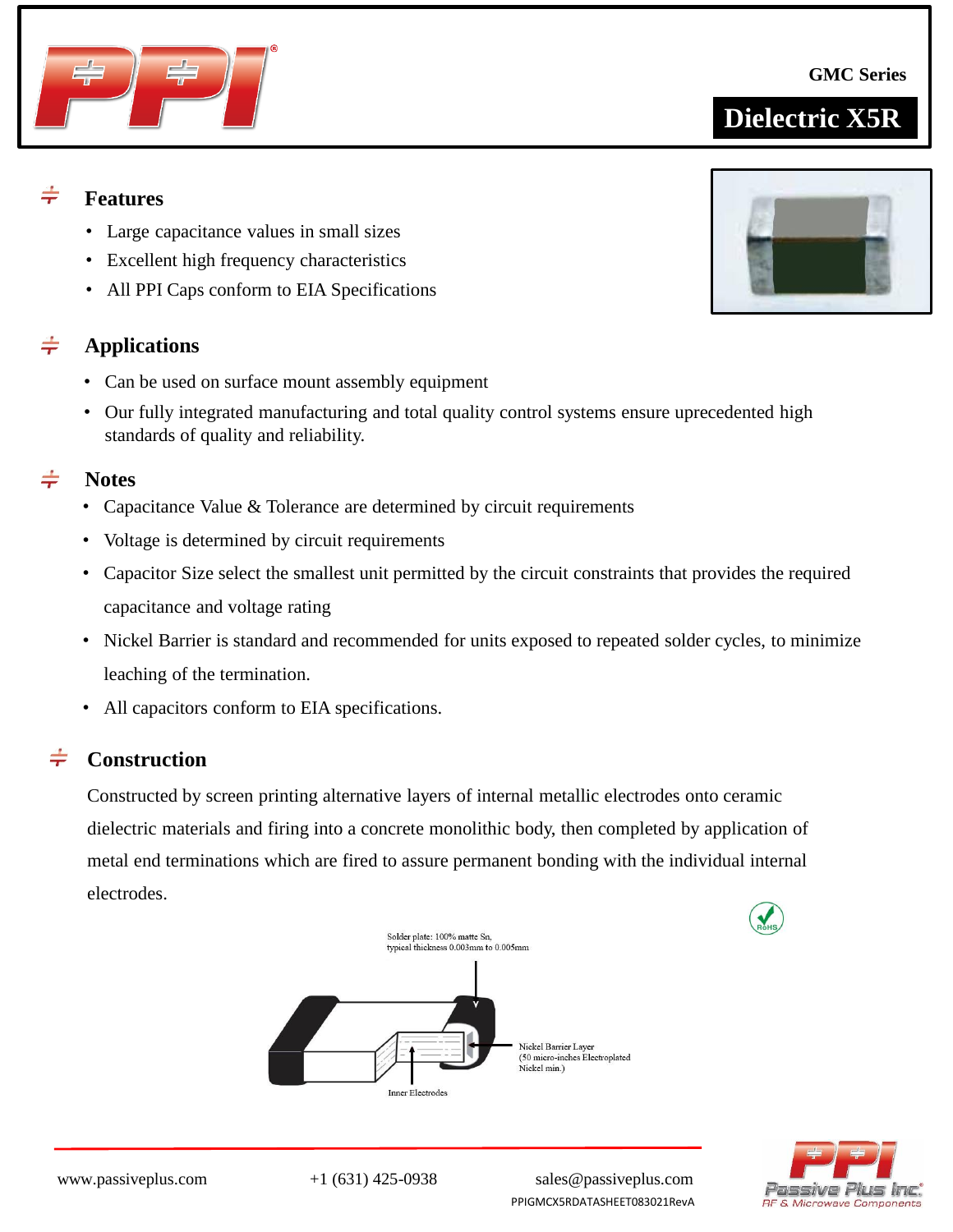

**Dielectric NP0/COG**

### $\neq$  NP0/ COG

Capacitance change with temperature is 0-30ppm/ $\rm ^{\circ}C$  which is less than -0.3%  $\rm ^{\circ}C$  from -55 $\rm ^{\circ}C$  to +125 $\rm ^{\circ}C$ . Typical capacitance change with life is less than -0.1% for NP0s, one-fifth that shown by most other dielectrics. NP0 formulations show no aging characteristics.

## **Part Numbering**



#### $\div$ **Dielectric**

**Ultra Stable Class I Dielectric:** Linear temperature coefficient, low loss, negligible change of electrical properties with time, voltage and frequency.

#### $\div$ **Dimensions** (mm)

|           |             | <b>Dimensions</b> (mm) |                 |                   |                   |  |  |  |  |  |  |
|-----------|-------------|------------------------|-----------------|-------------------|-------------------|--|--|--|--|--|--|
| Code      | <b>Size</b> | L                      | W               | T                 | <b>BW</b>         |  |  |  |  |  |  |
| 01        | 01005       | $0.40 \pm 0.02$        | $0.20 \pm 0.02$ | $0.20 \pm 0.02$   | $0.07 - 0.14$     |  |  |  |  |  |  |
| 02        | 0201        | $0.60 \pm 0.03$        | $0.30 \pm 0.03$ | $0.30 \pm 0.03$   | $0.15 \pm 0.05$   |  |  |  |  |  |  |
| 04        | 0402        | $1.00 \pm 0.05$        | $0.50 \pm 0.05$ | $0.50 \pm 0.10$   | $0.10 \div 0.35$  |  |  |  |  |  |  |
| <b>10</b> | 0603        | $1.60 \pm 0.20$        | $0.80 \pm 0.20$ | $1.0 \text{ max}$ | $0.10 \cdot 0.40$ |  |  |  |  |  |  |
| 21        | 0805        | $2.00 \pm 0.30$        | $1.25 \pm 0.20$ | 1.40              | $0.25 \cdot 0.75$ |  |  |  |  |  |  |
| 31        | 1206        | $3.20 \pm 0.30$        | $2.50 \pm 0.20$ | 2.20              | $0.25 \div 0.75$  |  |  |  |  |  |  |
| 32        | 1210        | $3.20 \pm 0.30$        | $1.60 \pm 0.20$ | 1.80              | $0.25 \div 0.75$  |  |  |  |  |  |  |
| 40        | 1808        | $4.50 \pm 0.35$        | $3.20 \pm 0.30$ | 2.20              | $0.25 \div 0.75$  |  |  |  |  |  |  |
| 43        | 1812        | $3.20 \pm 0.30$        | $1.6 \pm 0.20$  | 1.80              | $0.25 \div 0.75$  |  |  |  |  |  |  |
| 45        | 1825        | $5.70 \pm 0.40$        | $5.01 \pm 0.40$ | 1.80              | $0.25 \sim 0.75$  |  |  |  |  |  |  |
| 55        | 2220        | $5.70 \pm 0.40$        | $6.30 \pm 0.40$ | 2.20              | $0.25 \div 0.75$  |  |  |  |  |  |  |
| 57        | 2225        | $4.50 \pm 0.35$        | $6.30 \pm 0.40$ | 2.20              | $0.25 \sim 0.75$  |  |  |  |  |  |  |





PPIGMCX5RDATASHEET083021RevA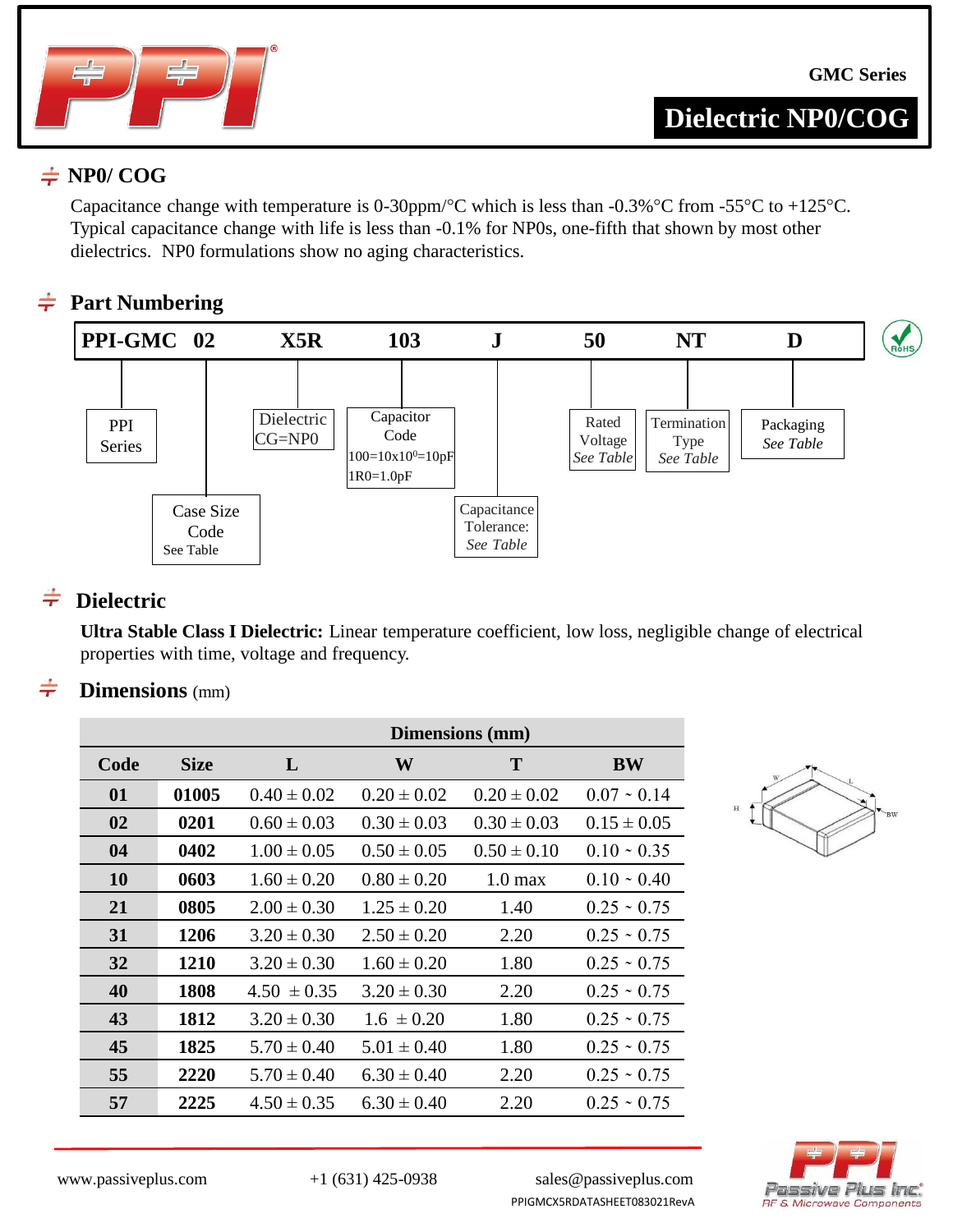

**GMC Series**

# **Dielectric NP0/COG**

#### **Capacitance Code**  $\div$

| <b>Cap Code</b> | Value | <b>Cap Code</b> | <b>Value</b> | Cap Code Value |       | <b>Cap Code</b> | <b>Value</b> |
|-----------------|-------|-----------------|--------------|----------------|-------|-----------------|--------------|
| 0R5             | 0.5pF | 100             | 10pF         | 104            | 0.1uF | 106             | 10uF         |
| 5R <sub>0</sub> | 5.0pF | 103             | 0.01uF       | 105            | 1.0uF | 107             | 100uF        |

#### **Capacitance Tolerances**  $\div$

| Code | B C D F G J K M |  |  |  |                                                                                                         |
|------|-----------------|--|--|--|---------------------------------------------------------------------------------------------------------|
|      |                 |  |  |  | Tol. $\pm 0.1pF$ $\pm 0.25pF$ $\pm 0.5pF$ $\pm 1\%$ $\pm 2\%$ $\pm 5\%$ $\pm 10\%$ $\pm 20\%$ -20% -80% |

### $\div$  Rated Voltages

| Code       | <b>Voltage</b> | Code | <b>Voltage</b> |
|------------|----------------|------|----------------|
| <b>4R0</b> | 4.0V           | 350  | 35V            |
| 6R3        | 6.3V           | 500  | 50V            |
| 100        | 10V            | 630  | 63V            |
| 160        | 16V            | 101  | 100V           |
| 250        | 25V            | 201  | 200V           |

### **Terminations**

Nickel barrier is standard and recommended for units exposed to repeated solder cycles to minimize leaching of the termination.

| Code | <b>Description</b> |
|------|--------------------|
| NT   | Sn/Ni              |
| PT.  | Pd/Ag              |

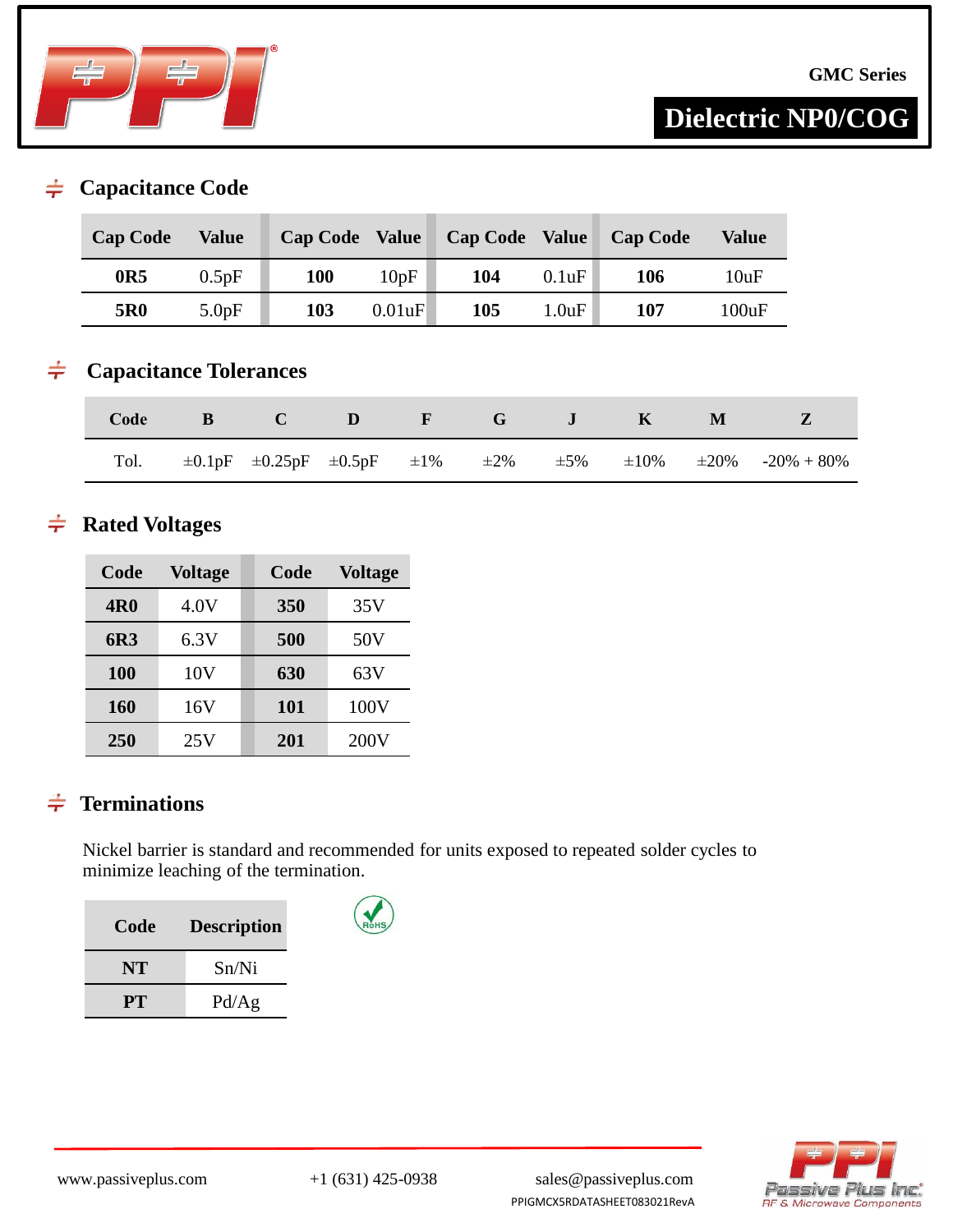

### **Stable Class II Dielectric**

Temperature variation of capacitance is within  $\pm 15\%$  from -55°C to +125°C for X7R (-55°C to +85°C for X5R). The capacitance change is non-linear.

## **Electrical Specifications**

| <b>Operating Temperature Range</b>                              | -55 $\mathrm{^{\circ}C}$ to +85 $\mathrm{^{\circ}C}$                                                                     |
|-----------------------------------------------------------------|--------------------------------------------------------------------------------------------------------------------------|
| Temperature Coefficient (TC)                                    | $\pm 15\%$                                                                                                               |
| Temperature Voltage Coefficient<br>$(\Delta c$ Max @ $V_{DCW})$ | Not Applicable                                                                                                           |
| <b>Dissipation Factor</b>                                       | 2.5% Max, 1.80% Typical                                                                                                  |
| Insulation Resistance (IR)                                      | $25^{\circ}$ C, VDCW; > 100GQF or 1000QF, whichever is less<br>$125^{\circ}$ C VDCW; > 10GQF or 100QF, whichever is less |
| Dielectric Withstanding Voltage                                 | $2.5$ X VDCW                                                                                                             |
| Aging Rate                                                      | $<$ 2% per decade hour                                                                                                   |
| <b>Test Parameters</b>                                          | 1KHz 1.0Vrms $\pm$ 0.2Vrms 25°C values > or = to 10uF 1.0 Vrms<br>120Hz                                                  |



PPIGMCX5RDATASHEET083021RevA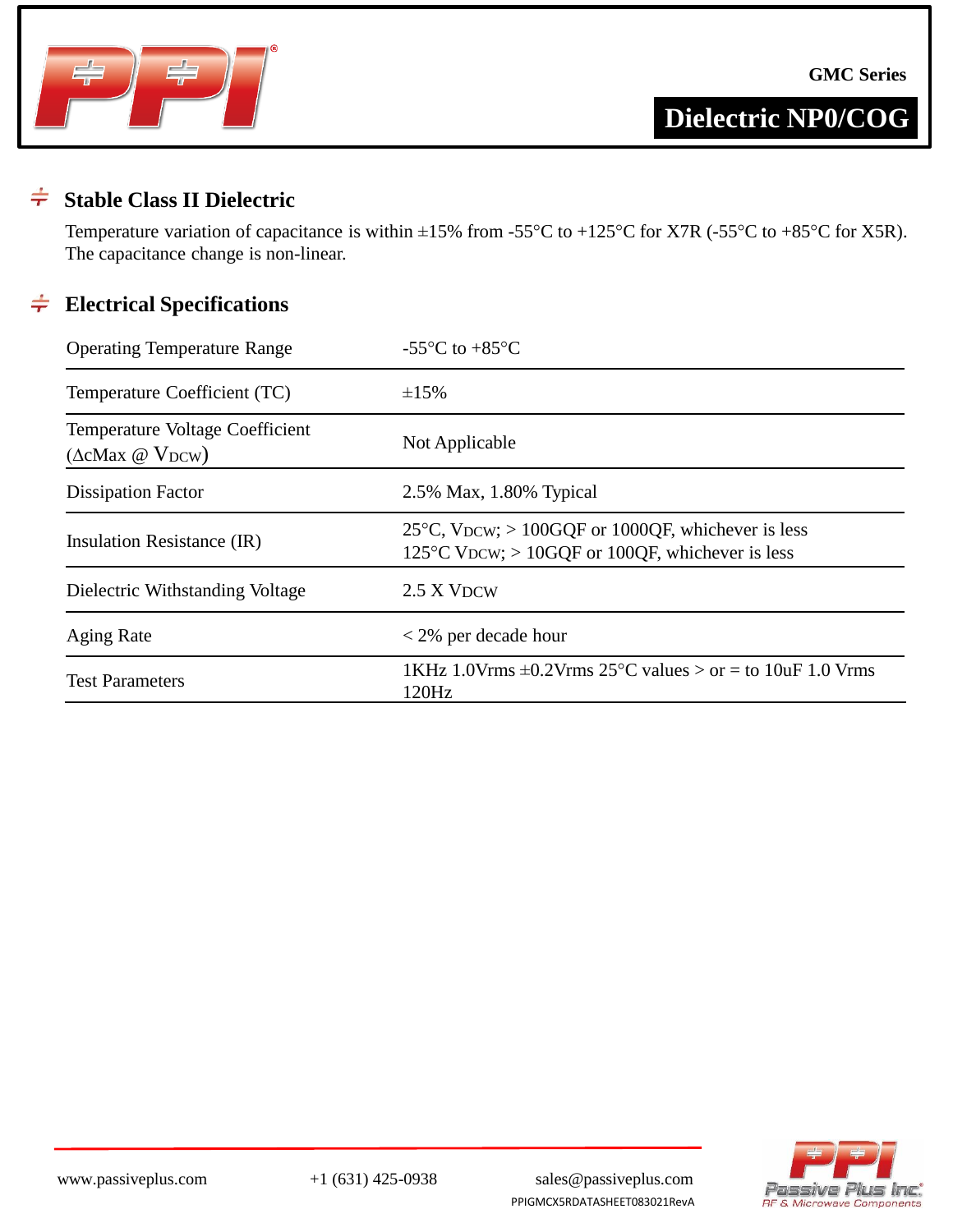

**GMC Series**



### **01005: PPI-GMC01**

| Value     | Code | Tol. | Rated WVDC      | Value | Code | Tol. | Rated WVDC | Value | Code | Tol. | Rated WVDC      |
|-----------|------|------|-----------------|-------|------|------|------------|-------|------|------|-----------------|
| 150 pF    | 151  |      |                 | 1.5   | 152  |      |            | 15    | 153  |      |                 |
| 180       | 181  |      |                 | 1.8   | 182  |      |            | 18    | 183  |      |                 |
| 220       | 221  |      |                 | 2.2   | 222  |      |            | 22    | 223  |      |                 |
| 270       | 271  |      |                 | 2.7   | 272  |      |            | 27    | 273  |      |                 |
| 330       | 331  |      |                 | 3.3   | 332  |      |            | 33    | 333  |      |                 |
| 390       | 391  | K,M  | 10 <sub>V</sub> | 3.9   | 392  | K,M  | 10V        | 39    | 393  | K,M  | 10 <sub>V</sub> |
| 470       | 471  |      |                 | 4.7   | 472  |      |            | 47    | 473  |      |                 |
| 560       | 561  |      |                 | 5.6   | 562  |      |            | 56    | 563  |      |                 |
| 680       | 681  |      |                 | 6.8   | 682  |      |            | 68    | 683  |      |                 |
| 820       | 821  |      |                 | 8.2   | 822  |      |            | 82    | 823  |      |                 |
| $1.00$ nF | 102  |      |                 | 10    | 103  |      |            | 100   | 104  |      |                 |
| 1.2       | 122  |      |                 | 12    | 123  |      |            |       |      |      |                 |

|           | 0201: PPI-GMC02 |      |                |       |      |      |                |          |      |      |                              |
|-----------|-----------------|------|----------------|-------|------|------|----------------|----------|------|------|------------------------------|
| Value     | Code            | Tol. | Rated WVDC     | Value | Code | Tol. | Rated WVDC     | Value    | Code | Tol. | Rated WVDC                   |
| 100 pF    | 101             |      |                | 1.5   | 152  |      |                | 27       | 273  |      |                              |
| 120       | 121             |      |                | 1.8   | 182  |      |                | 33       | 333  |      |                              |
| 150       | 151             |      |                | 2.2   | 222  |      |                | 39       | 393  |      |                              |
| 180       | 181             |      |                | 3.3   | 332  |      |                | 47       | 473  |      | 6.3V or 10V or               |
| 220       | 221             |      |                | 3.9   | 392  |      |                | 56       | 563  |      | 16V or 25V                   |
| 270       | 271             |      |                | 4.7   | 472  |      |                | 68       | 683  |      |                              |
| 330       | 331             |      | 6.3V or 10V or | 5.6   | 562  | K,M  | 6.3V or 10V or | 82       | 823  | K,M  |                              |
| 390       | 391             | K,M  | 16V or 25V     | 6.8   | 682  |      | 16V or 25V     | 100      | 104  |      |                              |
| 470       | 471             |      |                | 8.2   | 822  |      |                | 220      | 224  |      |                              |
| 560       | 561             |      |                | 10    | 103  |      |                | 470      | 474  |      | 6.3V or 10V                  |
| 680       | 681             |      |                | 12    | 123  |      |                | $1.0$ uF | 105  |      | 6.3V or 10V or<br>16V or 25V |
| 820       | 821             |      |                | 15    | 153  |      |                | 2.2      | 225  |      | 6.3V                         |
| $1.00$ nF | 102             |      |                | 18    | 183  |      |                | 4.7      | 475  |      |                              |
| 1.2       | 122             |      |                | 22    | 223  |      |                |          |      |      |                              |

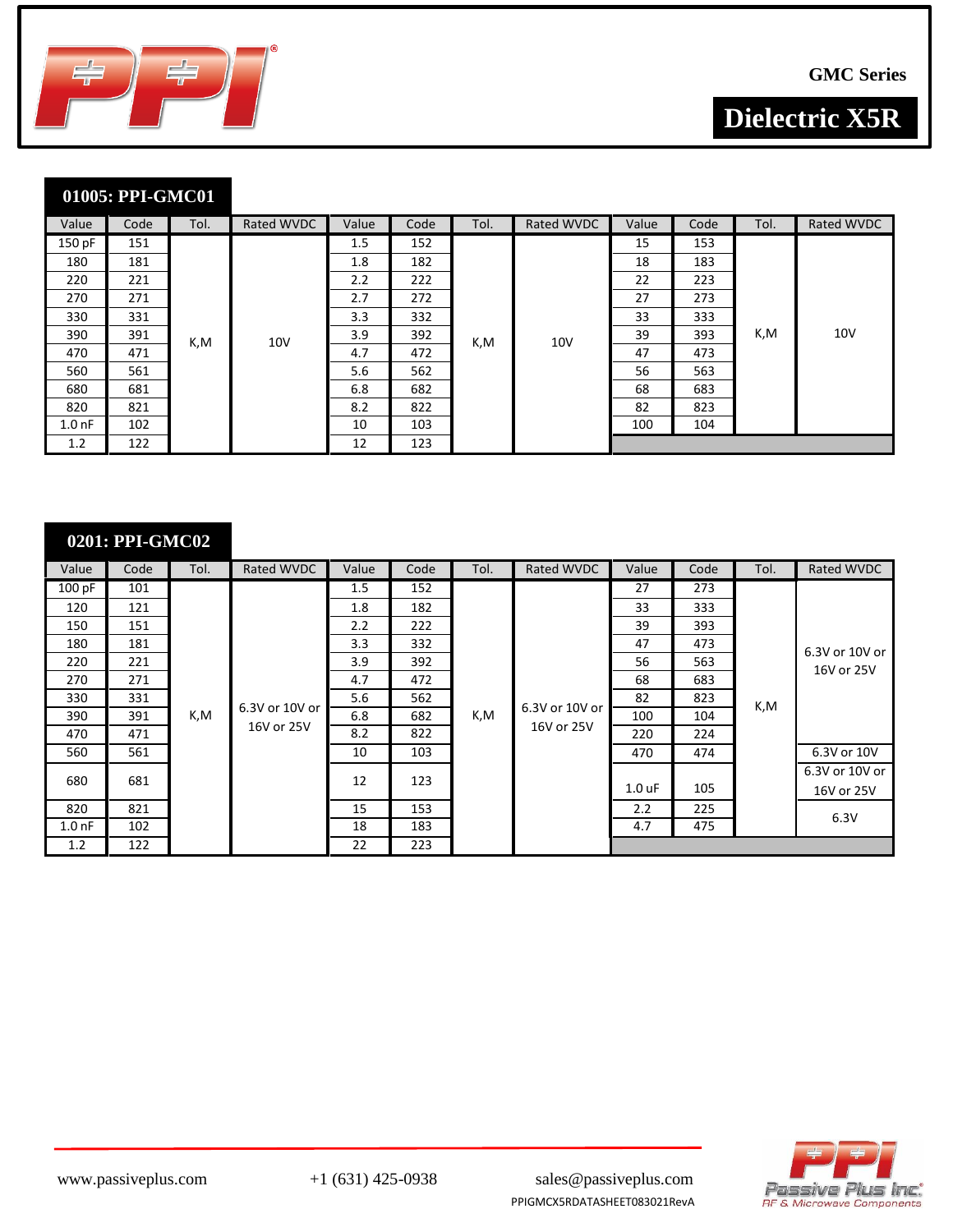**GMC Series**



**Dielectric X5R**

|                   | 0402: PPI-GMC04 |      |                |       |      |      |                                                                                         |          |      |      |                                               |
|-------------------|-----------------|------|----------------|-------|------|------|-----------------------------------------------------------------------------------------|----------|------|------|-----------------------------------------------|
| Value             | Code            | Tol. | Rated WVDC     | Value | Code | Tol. | <b>Rated WVDC</b>                                                                       | Value    | Code | Tol. | Rated WVDC                                    |
| 1.0 <sub>nP</sub> | 102             |      |                | 15    | 153  |      |                                                                                         | 270      | 274  |      | 6.3V or 10V or<br>16V or 25V or               |
| 1.2               | 122             |      |                | 18    | 183  |      |                                                                                         | 390      | 394  |      | 35V                                           |
| 1.5               | 152             |      |                | 22    | 223  |      |                                                                                         | 470      | 474  |      | 6.3V or 10V or<br>16V or 25V or<br>35V or 50V |
| 1.8               | 182             |      |                | 27    | 273  |      |                                                                                         | 560      | 564  |      | 6.3V or 10V or<br>16V or 25V                  |
| 2.2               | 222             |      |                | 33    | 333  |      | 6.3V or 10V or<br>16V or 25V or                                                         | 680      | 684  | K,M  | 6.3V or 10V or<br>16V or 25V or<br>35V        |
| 2.7               | 272             |      | 6.3V or 10V or | 39    | 393  | K,M  | 35V or 50V                                                                              | 820      | 824  |      | 6.3V or 10V or<br>16V or 25V                  |
| 3.3               | 332             | K,M  | 16V or 25V or  | 47    | 473  |      |                                                                                         | $1.0$ uF | 105  |      | 6.3V or 10V or                                |
| 3.9               | 392             |      | 35V or 50V     | 56    | 563  |      |                                                                                         | 2.2      | 225  |      | 16V or 25V or<br>35V                          |
| 4.7               | 472             |      |                | 68    | 683  |      |                                                                                         | 3.3      | 335  |      | 6.3V or 10V or<br><b>16V</b>                  |
| 5.6               | 562             |      |                | 82    | 823  |      |                                                                                         | 3.9      | 395  |      | 6.3V or 10V                                   |
| 6.8               | 682             |      |                | 100   | 103  |      | 6.3V or 10V or<br>16V or 25V or<br>35V<br>6.3V or 10V or<br>16V or 25V or<br>35V or 50V | 4.7      | 475  |      | 6.3V or 10V or<br><b>16V</b>                  |
| 8.2               | 822             |      |                | 150   | 154  |      |                                                                                         | 10       | 106  |      | 6.3V or 10V                                   |
| 10                | 103             |      |                | 220   | 224  |      |                                                                                         | 22       | 226  |      | 6.3V                                          |
| 12                | 123             |      |                |       |      |      |                                                                                         |          |      |      |                                               |

|        | 0603: PPI-GMC10 |      |                |                  |      |      |                              |       |      |      |                |
|--------|-----------------|------|----------------|------------------|------|------|------------------------------|-------|------|------|----------------|
| Value  | Code            | Tol. | Rated WVDC     | Value            | Code | Tol. | Rated WVDC                   | Value | Code | Tol. | Rated WVDC     |
| 100 nF | 104             |      |                | 560              | 564  |      |                              | 3.9   | 395  |      | 6.3V or 10V or |
| 120    | 124             |      |                | 680              | 684  |      |                              | 4.7   | 475  |      | 25V or 35V     |
| 150    | 154             |      | 6.3V or 10V or | 820              | 824  |      | 6.3V or 10V or<br>25V or 35V | 10    | 106  | K,M  |                |
| 220    | 224             | K,M  | 25V or 35V     | $1.0 \text{ uF}$ | 105  | K,M  |                              | 22    | 226  |      | 6.3V or 10V    |
| 270    | 274             |      |                | 2.2              | 225  |      |                              | 47    | 476  |      | 6.3V           |
| 330    | 334             |      |                | 2.7              | 275  |      |                              |       |      |      |                |
| 470    | 474             |      |                | 3.3              | 335  |      |                              |       |      |      |                |

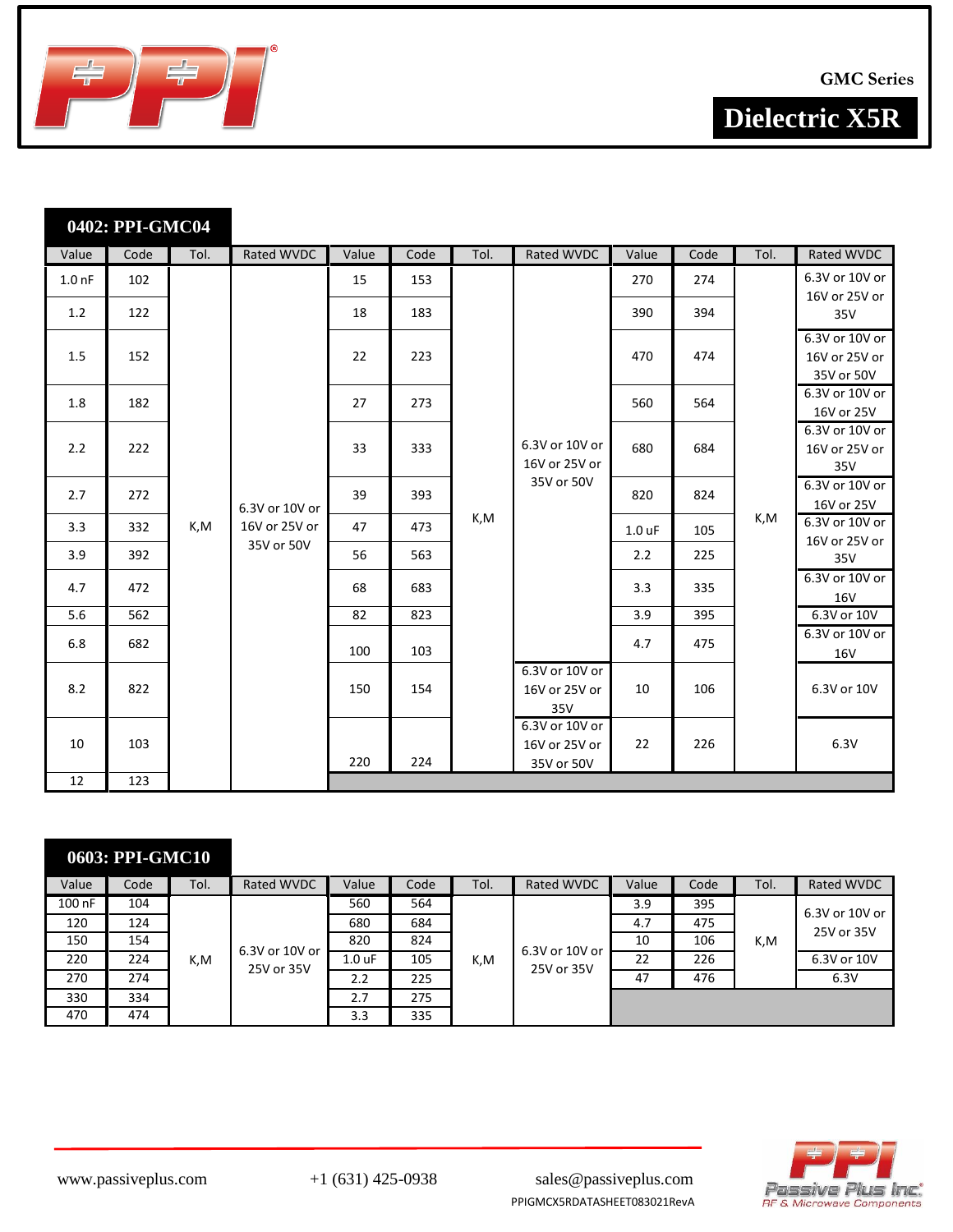

10V or 16V or

4V or 6.3V or

K,M



#### **0805: PPI-GMC21** Value | Code | Tol. | Rated WVDC | Value | Code | Tol. | Rated WVDC | Value | Code | Tol. | Rated WVDC 180 nF 184 K,M 4V or 6.3V or 10V or 16V or 25V or 35V or 50V 820 824 K,M 4V or 6.3V or 10V or 16V or 25V or 35V or 50V 15 156 220\* 224 | 4V or 6.3V or | 1.0 uF\* | 105 | | 10V or 16V or | 22 | 226 | | | | | | 25V or 35V 270 274 | <sub>K.M.</sub> | 10V or 16V or | 2.2\* | 225 | <sub>K.M.</sub> | 25V or 35V or | 33 | 336 | <sup>V</sup> | 4V or 6.3V or 390 394 | 25V or 35V or | 3.3 | 335 | 1 | 50V | 47 | 476 | | 10V 470\* 474 | 50V | 4.7\* | 475 | | | | | 100 | 107 | | | | 4V or 6.3V  $\begin{array}{|c|c|c|c|c|}\n\hline\n560 & 564 \\
\hline\n680 & 684\n\end{array}$   $\begin{array}{|c|c|c|c|}\n\hline\n6.8 & 685 \\
\hline\n10 & 106\n\end{array}$   $\begin{array}{|c|c|c|c|}\n\hline\n40 & 6.3\lor \text{or} \\
10 & 16\lor \text{or} \\
10 & 16\lor \text{or} \\
\end{array}$ 680 684 10 106 10V or 16V or

\*Also available in 63V

#### **1206: PPI-GMC31**

| Value  | Code | Tol. | Rated WVDC                  | Value             | Code | Tol. | Rated WVDC                                   | Value | Code | Tol. | Rated WVDC                       |
|--------|------|------|-----------------------------|-------------------|------|------|----------------------------------------------|-------|------|------|----------------------------------|
| 180 nF | 184  |      |                             | 820               | 824  |      | 4V or 6.3V or<br>10V or 16V or<br>25V or 50V | 15    | 156  |      | 4V or 6.3V or                    |
| 220    | 224  |      |                             | 1.0 <sub>uF</sub> | 105  |      |                                              | 22    | 226  |      | 10V or 16V or                    |
| 270    | 274  |      |                             | 2.2               | 225  |      |                                              | 33    | 336  |      | 25V                              |
| 390    | 394  | K,M  | 4V or 6.3V or               | 3.3               | 335  | K,M  |                                              | 47    | 476  | K,M  |                                  |
| 470    | 474  |      | 10V or 16V or<br>25V or 50V | 4.7               | 475  |      |                                              | 100   | 107  |      | 4V or 6.3V or<br>10 <sub>V</sub> |
| 560    | 564  |      |                             | 6.8               | 685  |      |                                              | 150   | 157  |      | 4V                               |
| 680    | 684  |      |                             | 10                | 106  |      |                                              |       |      |      |                                  |

#### 10V or 16V or 10V or 16V **1210: PPI-GMC32** Value | Code | Tol. | Rated WVDC | Value | Code | Tol. | Rated WVDC | Value | Code | Tol. | Rated WVDC 180 nF 184 K,M 4V or 6.3V or 10V or 16V or 25V or 50V 1.0 uF 105 K,M 4V or 6.3V or 270 274 4V or 6.3V or 3.3 335 100 10V or 16V or 100 107 25V or 50V 33 336 K,M 4V or 6.3V or 220 224 225 225 225 47 47 476 25V 4V or 6.3V or <sup>390</sup> <sup>394</sup> 4.7 <sup>475</sup> <sup>150</sup> <sup>157</sup> 4V or 6.3V <sup>470</sup> <sup>474</sup> 6.8 <sup>685</sup> <sup>220</sup> <sup>227</sup> 560 564 10 106 330 337 4V 680 684 15 156 4V or 6.3V or 820 824 22 226 10V or 16V or

#### **1812: PPI-GMC43** Value Code Tol. Rated WVDC Value Code Tol. Rated WVDC Value Code Tol. Rated WVDC 10 nF 106 K,M 10V or 16V or 25V 22 226 K,M 10V or 16V or 25V 47 476 K, M  $\Big|$  6.3V or 10V 15 156 | <sup>33</sup> | 33 | 336 6.3V or 10V or  $16V$  100 107

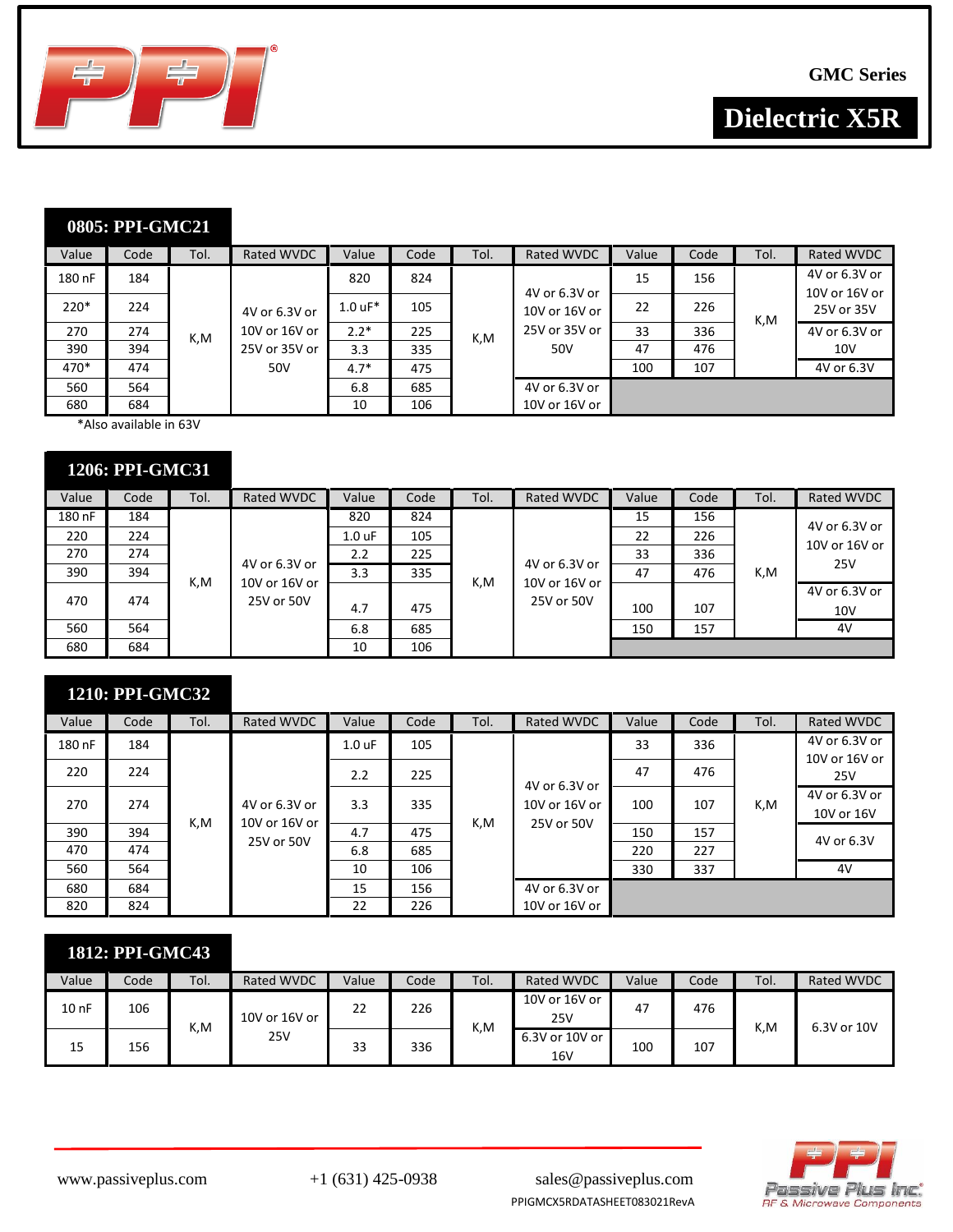

### $\neq$  Packaging

| Size  |                        | Code |                           | Description |
|-------|------------------------|------|---------------------------|-------------|
|       |                        | D    | G                         | Q           |
|       | <i>Oty per 7" Reel</i> |      | $Q$ ty per $10/13$ " Reel |             |
| 01005 | 20K                    | 50K  |                           |             |
| 0201  | 10K/15K                | 50K  |                           |             |
| 0402  | 10K                    | 40K  | 50K                       |             |
| 0603  | 4К                     | 10K  | 15K                       |             |
| 0805  | 2K, 3K, 4K             | 10K  | 15K                       | 20K         |
| 1206  | 2K, 3K, 4K             | 10K  | 15K                       | 20K         |
| 1210  | 500,1K, 2K, 3K         | 4K   | 8K                        |             |
| 1808  | 1K, 2K, 3K             |      |                           |             |
| 1812  | 500, 1K                | 3K   |                           |             |
| 1825  | 500, 1K                |      |                           |             |
| 2220  | 500, 1K                |      |                           |             |
| 2225  | 500, 750               |      |                           |             |

### **Tape & Reel Specifications**



Cardboard carrier tape for EIA case sizes: 01005, 0201, 0402, 0603, 0805, 1206

| <b>Size</b> | $A_{\alpha}$                    |            | $\mathbf{T} \mathbf{K}_0 \mathbf{W}$ | $P_{\alpha}$ | 10XPo                                                                                                                                          | $P_1$ $P_2$ | $\mathbf{D_0}$ $\mathbf{D_1}$ | $\mathbf{E}$ |  |
|-------------|---------------------------------|------------|--------------------------------------|--------------|------------------------------------------------------------------------------------------------------------------------------------------------|-------------|-------------------------------|--------------|--|
|             |                                 |            |                                      |              | 01005 0.25 ± 0.04 0.45 ± 0.04 0.36 ± 0.05 * 8.00 ± 0.30 4.00 ± 0.10 40.00 ± 0.10 2.00 ± 0.05 2.00 ± 0.05 1.50 ± 0.10 * 1.75 ± 0.10 3.50 ± 0.05 |             |                               |              |  |
| 0201        | $0.39 \pm 0.07$ $0.69 \pm 0.07$ | $\le 0.50$ |                                      |              | * $8.00 \pm 0.10$ 4.00 $\pm$ 0.10 40.00 $\pm$ 0.10 2.00 $\pm$ 0.05 2.00 $\pm$ 0.05 1.55 $\pm$ 0.05 $\pm$ 1.75 $\pm$ 0.05 3.50 $\pm$ 0.05       |             |                               |              |  |

PPIGMCX5RDATASHEET083021RevA

| 0201 | $0.39 \pm 0.07$ $0.69 \pm 0.07$             | ${<}0.50$ |  |  | * $8.00 \pm 0.10$ $4.00 \pm 0.10$ $40.00 \pm 0.10$ $2.00 \pm 0.05$ $2.00 \pm 0.05$ $1.55 \pm 0.05$ * $1.75 \pm 0.05$ $3.50 \pm 0.05$ |  |  |  |
|------|---------------------------------------------|-----------|--|--|--------------------------------------------------------------------------------------------------------------------------------------|--|--|--|
|      | <b>0402</b> $0.70 \pm 0.20$ 1.20 $\pm 0.20$ | < 0.80    |  |  | * $8.00 \pm 0.10$ $4.00 \pm 0.10$ $40.00 \pm 0.10$ $2.00 \pm 0.05$ $2.00 \pm 0.05$ $1.55 \pm 0.05$ * $1.75 \pm 0.05$ $3.50 \pm 0.05$ |  |  |  |
|      | $0603$ 1.10 ± 0.20 1.90 ± 0.20              | < 1.20    |  |  | * $8.00 \pm 0.10$ $4.00 \pm 0.10$ $40.00 \pm 0.10$ $2.00 \pm 0.05$ $2.00 \pm 0.05$ $1.55 \pm 0.05$ * $1.75 \pm 0.05$ $3.50 \pm 0.05$ |  |  |  |
|      | <b>0805</b> $1.65 \pm 0.202.40 \pm 0.20$    | ${<}1.30$ |  |  | * $8.00 \pm 0.10$ $4.00 \pm 0.10$ $40.00 \pm 0.10$ $2.00 \pm 0.05$ $2.00 \pm 0.05$ $1.55 \pm 0.05$ * $1.75 \pm 0.05$ $3.50 \pm 0.05$ |  |  |  |
|      | 1206 $2.00 \pm 0.203.60 \pm 0.20$           | ${<}1.30$ |  |  | * $8.00 \pm 0.10$ $4.00 \pm 0.10$ $40.00 \pm 0.10$ $2.00 \pm 0.05$ $2.00 \pm 0.05$ $1.55 \pm 0.05$ * $1.75 \pm 0.05$ $3.50 \pm 0.05$ |  |  |  |



Unit: mm

**GMC Series**

www.passiveplus.com +1 (631) 425-0938 sales@passiveplus.com